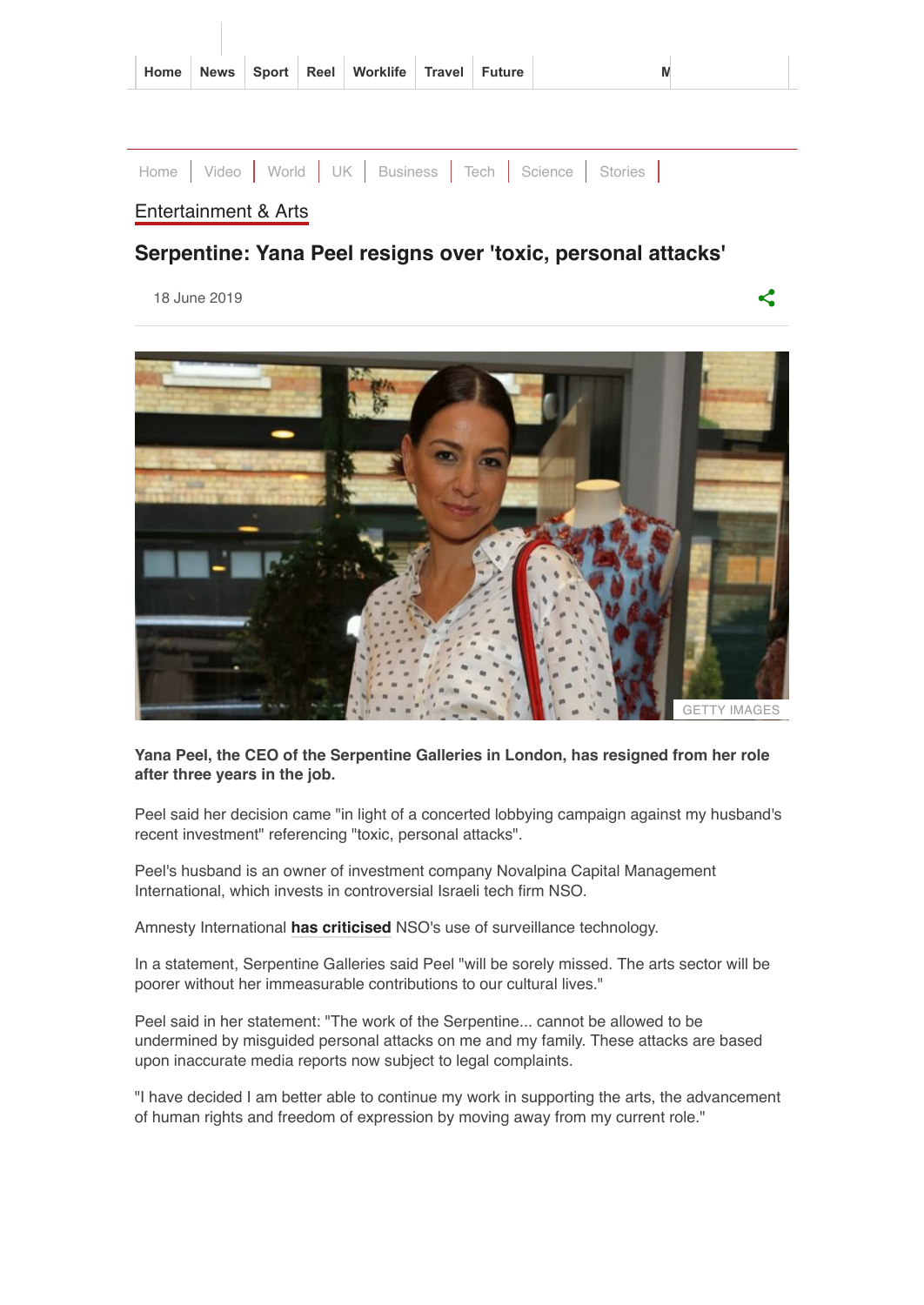GETTY IMAGES

She added: "The world of art is about free expression. But it is not about bullying and intimidation. I welcome debate and discussion about the realities of life in the digital age. There is a place for these debates, but they should be constructive, fair and factual - not based upon toxic personal attacks."

Mrs Peel owns one-third of the Novalpina holding company but her representatives stress she has only a single-digit percentage, indirect interest in the relevant fund and no role in operational or investment decisions.

Novalpina began funding NSO Group Technologies earlier this year.

### 'Exemplary job'

NSO has previously been **[accused of selling spyware](https://www.bbc.co.uk/news/technology-48309518)** called Pegasus to agencies which use it to monitor human rights activists.

But the group insists that its products have been used by law enforcement agencies in the battle against terrorism and wider criminal behaviour.

According to its own website, **[NSO Group](https://www.nsogroup.com/about/)** "provides the tools that support official authorities to lawfully address the most dangerous issues in today's world. Governments use our products to prevent terrorism, break up criminal operations, find missing persons, and assist search and rescue teams."

Following an exchange of letters with human rights organisation Amnesty, **Novalpina issued a statement** [last week announcing "a new framework" to "bring NSO Group in full alignment](https://www.novalpina.pe/novalpina-capital-llp-to-unveil-new-governance-framework-at-nso-group-within-90-days/) with UN Guiding Principles on Business and Human Rights".

It continued: "Novalpina and NSO will do whatever necessary to ensure NSO's technology is used only for its intended lawful purpose - the prevention of harm to our fundamental human rights to life, liberty and security from acts of terrorism and serious crime."

The University of Toronto's Citizen Lab monitors digital attacks against civil society and has been tracking the NSO Group for several years.

**[In a letter published on Tuesday](https://citizenlab.ca/2019/06/letter-to-novalpina-regarding-statement-on-un-guiding-principles/)**, Citizen Lab said it had "sent multiple letters to Novalpina Capital LLP and NSO Group seeking specific answers regarding a number of concerns, including at least 31 reports of abusive targeting. These questions remain largely unanswered".

The Serpentine said it was "with a mix of gratitude and regret that the board of trustees of the Serpentine Galleries has accepted the resignation of CEO Yana Peel.